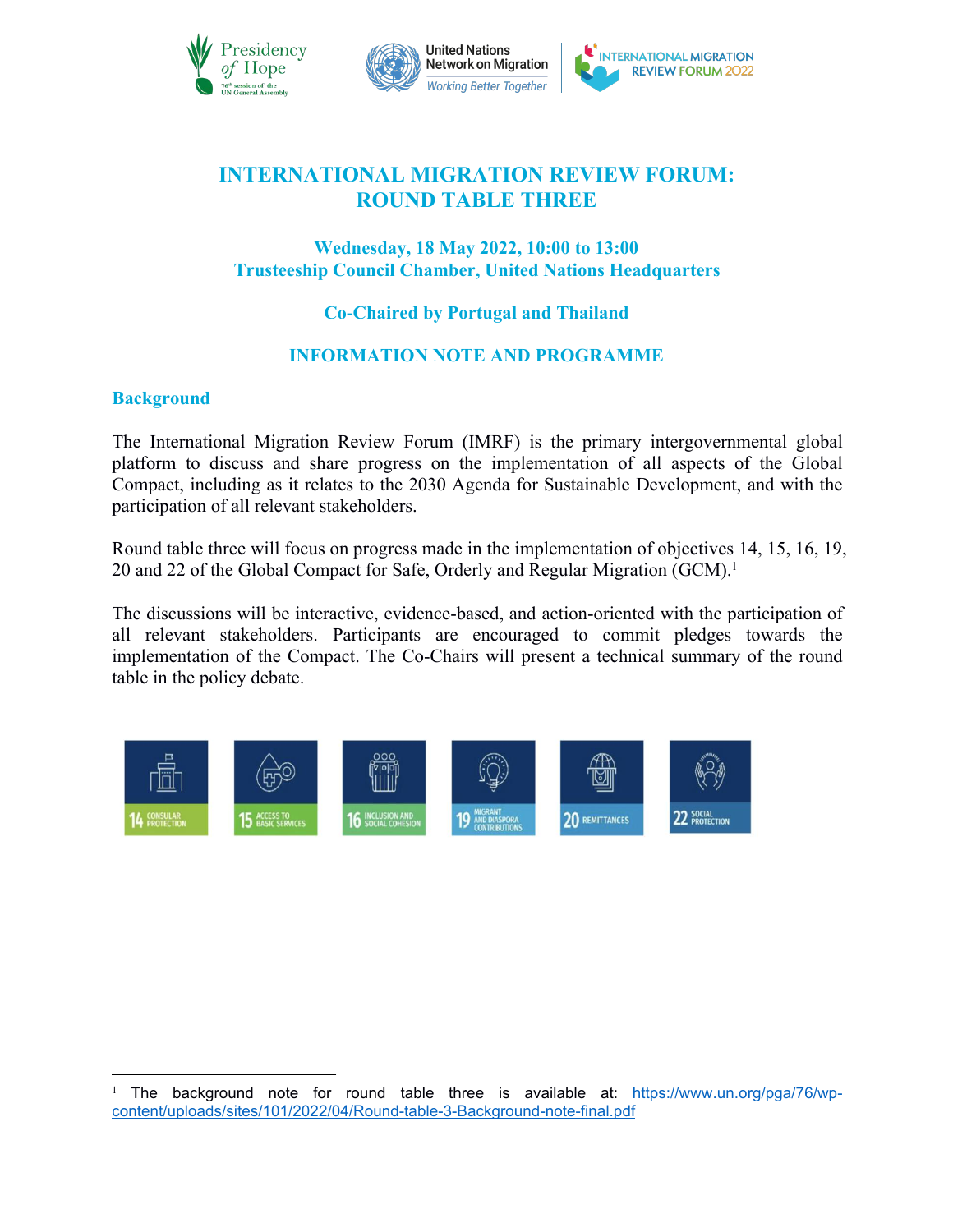





┑

# **PROGRAMME**

T

| 10:00 | <b>Opening</b><br>Remarks by the Co-Chairs:<br>1. H.E. Dr. Suriya Chindawongse, Permanent Representative of Thailand to<br>the United Nations<br>2. H.E. Ms. Ana Paula Zacarias, Permanent Representative of Portugal to the<br><b>United Nations</b>                                                                                                                                                                                                                                                                                                                                                                                                                                                                                                    |  |
|-------|----------------------------------------------------------------------------------------------------------------------------------------------------------------------------------------------------------------------------------------------------------------------------------------------------------------------------------------------------------------------------------------------------------------------------------------------------------------------------------------------------------------------------------------------------------------------------------------------------------------------------------------------------------------------------------------------------------------------------------------------------------|--|
| 10:10 | <b>Keynote speaker</b><br>Ms. Emilia Saiz, Secretary General, UCLG, also a Member of the UHC2030<br>Political Advisory Board                                                                                                                                                                                                                                                                                                                                                                                                                                                                                                                                                                                                                             |  |
| 10:20 | <b>Moderated panel discussion</b><br>Moderator: Mr. Murtaza Khan, Regional Managing Partner for the Middle East<br>and Africa region, Fragomen<br>Panellists:<br>1. Ms. Marian Campbell Jarvis, Senior Assistant Deputy Minister, Strategic<br>and Program Policy Sector, Immigration, Refugees and Citizenship,<br>Canada<br>2. Ms. Gabriela Cuevas Barron, Co-chair of the UHC2030, Honorary<br>President of the Inter-Parliamentary Union (IPU)<br>3. Ms. Stella Opoku-Owusu, Deputy Director at African Foundation for<br>Development (AFFORD)<br>4. Hon. Elizabeth Naa Kwatsoe Tawiah Sackey, Mayor of Accra/Chief<br>Executive, Accra Metropolitan Assembly, Ghana (TBC)<br>5. Dr. Santino Severoni, Director, Health and Migration Programme, WHO |  |
| 10:45 | <b>Interactive discussion</b><br>Interventions from the floor                                                                                                                                                                                                                                                                                                                                                                                                                                                                                                                                                                                                                                                                                            |  |
| 12:35 | <b>Responses and final remarks by panellists</b>                                                                                                                                                                                                                                                                                                                                                                                                                                                                                                                                                                                                                                                                                                         |  |
| 12:50 | <b>Closing</b><br>Remarks by the Co-Chairs:<br>1. H.E. Ms. Ana Paula Zacarias, Permanent Representative of Portugal to the<br><b>United Nations</b><br>2. H.E. Dr. Suriya Chindawongse, Permanent Representative of Thailand to<br>the United Nations                                                                                                                                                                                                                                                                                                                                                                                                                                                                                                    |  |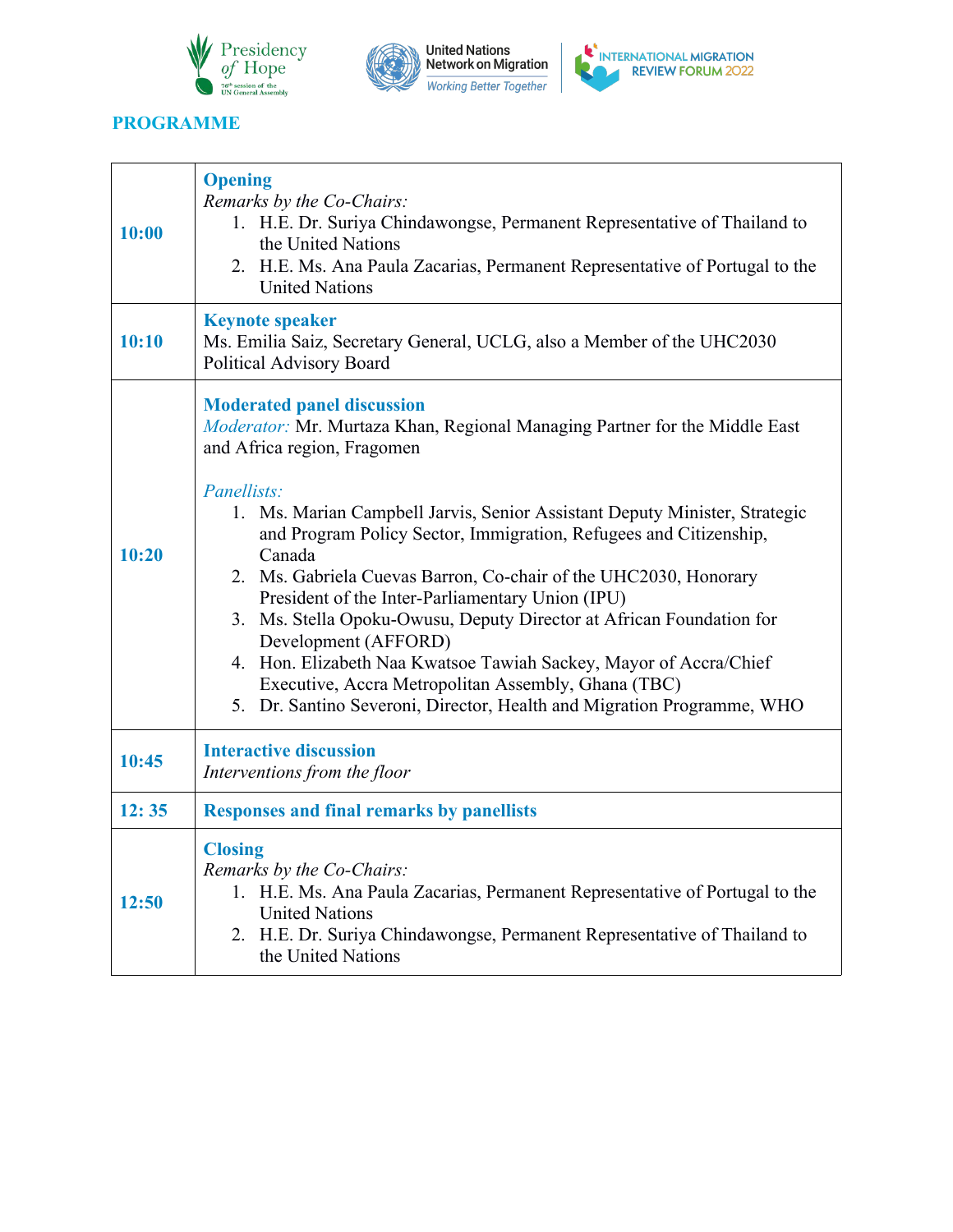



#### **Biography of co-chairs**

### **H.E. Dr. Suriya Chindawongse, Permanent Representative of Thailand to the United Nations**



On 6 December 2021, the Permanent Representative of Thailand to the United Nations, Suriya Chindawongse, presented his credentials to UN Secretary-General António Guterres. Before his latest appointment, Mr. Chindawongse was Thailand's ambassador to Singapore, a post he held since 2020. From 2017 to 2020, he served as Director-General of his Government's Department of Association of Southeast Asian Nations (ASEAN) Affairs. He served in a range of progressively senior positions with that Department from 2008 to 2015. From 2006 to 2008, he served as Counsellor with the Office of

the Foreign Minister, and from 2005 to 2006, he was Counsellor to the Chief of UNSG Campaign Task Unit, within the Government's International Organizations Department. Having entered Government service in 1993, Mr. Chindawongse has also held various other positions, including with the Permanent Mission of Thailand to the United Nations in New York. He holds a Doctor of Philosophy and a Master of Arts in law and diplomacy from the Fletcher School of Law and Diplomacy at Tufts University, as well as a bachelor's degree from Lafayette College, both in the United States.

#### **H.E. Ana Paula Zacarias, Permanent Representative of Portugal to the United Nations**



Ana Paula Zacarias was born in Lisbon in 1959. She has a degree in Cultural Anthropology from the University of Lisbon (1983). She was an assistant at the Faculdade de Ciências Sociais <sup>e</sup> Humanas -Universidade Nova de Lisboa until 1985. She entered the Portuguese Diplomatic Service in 1983 and held several assignments: to the Protocol Department of the Ministry of Foreign Affairs (1984-1985); as Junior Counsellor for International Relations at the Office of the President of the Republic (1986-1988); as Director of Press and Information Department (1996-1998) and as Vice President of the

Instituto Camões (1998-2000). As a career diplomat she also served at different Diplomatic Missions such as the Embassy of Portugal in the USA (1988-1993); as Consul in Curitiba (1993- 1996); as Deputy Permanent Representative in the delegation of Portugal to the UNESCO in Paris (2000-2005); as the first resident Ambassador of Portugal to Estonia (2005-2008) and as Deputy Permanent Representative of Portugal to the European Union (2009-2011). From 2011 to 2015 she was Head of Delegation of the EU Delegation in Brazil and from 2015 until July 2017 Head of Delegation of the EU Delegation to Colombia and Ecuador. On July 2017, she was appointed as Secretary of State for European Affairs, and served in this position until March 2022. On 31 March 2022, she was appointed as the new Permanent Representative of Portugal to the United Nations.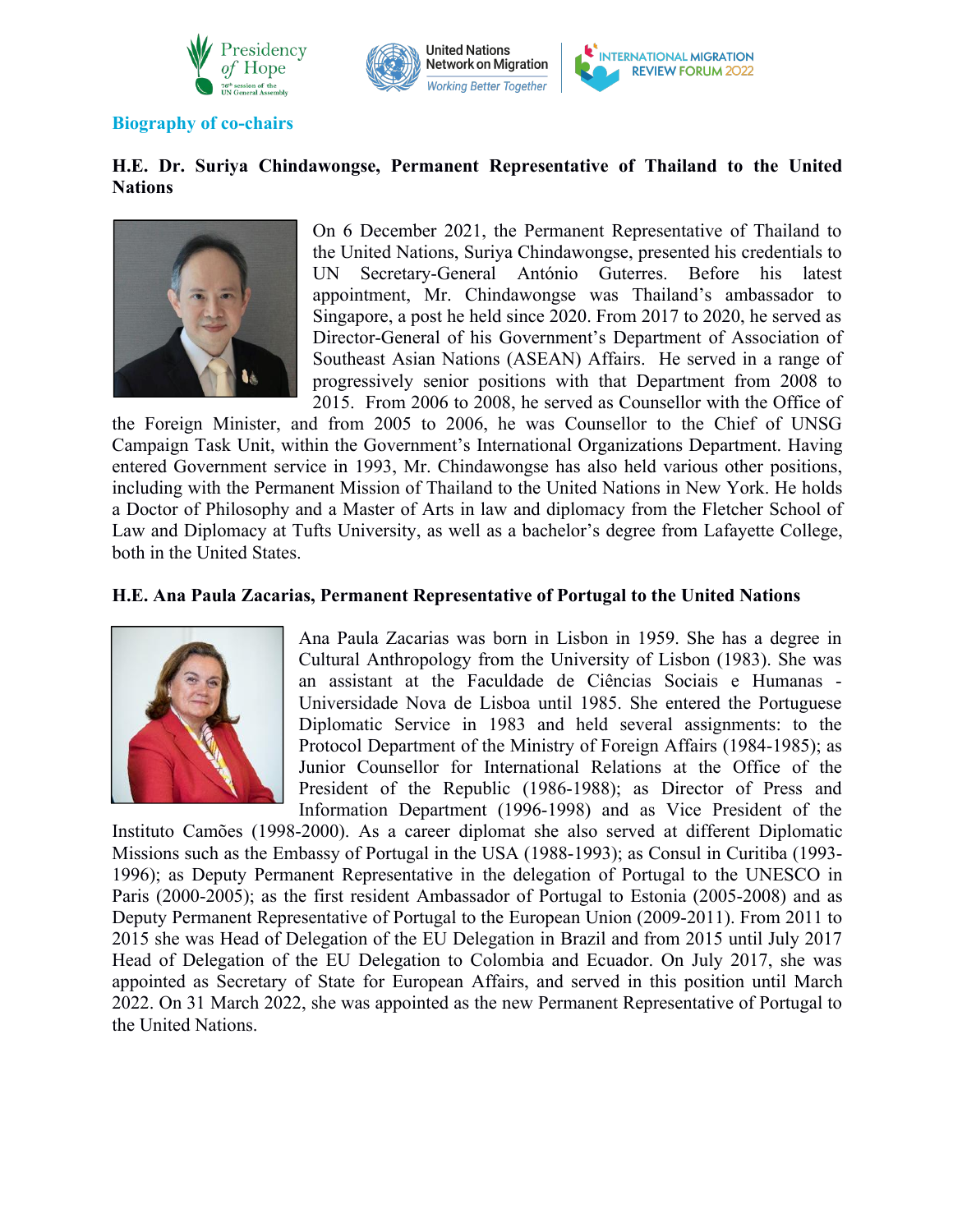





#### **Biography of keynote speaker**

# **Ms. Emilia Saiz**



Emilia Saiz is Secretary General of United Cities and Local Governments (UCLG). She has worked with the international movement of local and regional governments in different capacities since 1997, leading programmes and initiatives on institutional capacity building, the participation of women in local decision-making and decentralized cooperation. She played a critical role in setting up the Global Taskforce of Local and Regional Governments and has followed and represented local and regional governments in iconic international processes such as the Rio and Beijing +20 as well as the Climate

Agreement, the SDGs and Habitat III and facilitated the contributions from local constituencies to the United Nations process.

#### **Biography of moderator**

#### **Mr. Murtaza Khan**

Murtaza is Regional Managing Partner at Fragomen for the Middle East and Africa. He has been based in the Middle East region for over 16 years and is responsible for Fragomen's practices in



Dubai, Abu Dhabi, Doha, Johannesburg, Nairobi and network partners spanning across 50+ countries in the Middle East and Africa region. Murtaza has deep knowledge and expertise of regional business immigration regulatory frameworks across the Middle East and Africa. His expertise extends to practical mobility and deployment issues particularly when it comes to the transfer of skilled migrant workers into the region. His client portfolio includes several Fortune 500 companies in addition to government and semi-government entities in the region offering strategic immigration and mobility advisory, design and management of large immigration programs tailored to the

region's requirements and best practices. He has spoken at numerous global and regional events and has published several articles and reports on the subject of migration. He represents the private sector at the Global Forum on Migration and Development and at Regional Consultative Processes in the Middle East and Africa region. Murtaza is a Fellow at the Institute of Chartered Accountants in England & Wales. Prior to joining Fragomen in 2006, Murtaza worked at a Big Four accounting firm in London and Sydney. He worked in Government and Public Sector Advisory, Immigration Services and Audit & Assurance.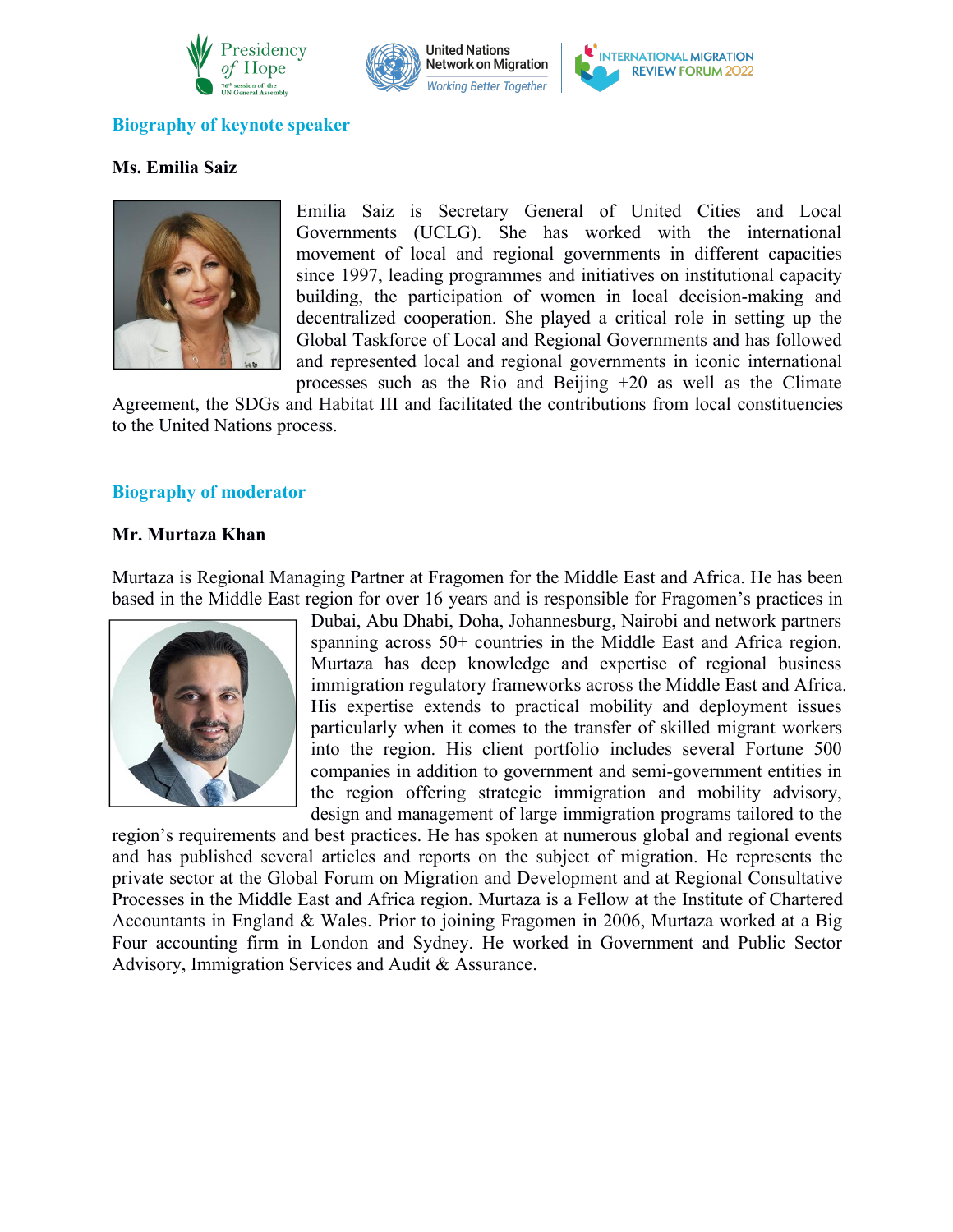





### **Biographies** of panellists

### **Ms. Marian Campbell Jarvis**



Marian Campbell Jarvis is currently the senior Assistant Deputy Minister, Strategic and Program Policy at Immigration, Refugees and Citizenship Canada, where she oversees several economic immigration programs, leads program policy on refugee resettlement and asylum, and provides strategic policy advice including on related international and intergovernmental issues. Prior to this role, Marian served as Assistant Secretary to the Cabinet for Social Development Policy at the Privy Council Office. She was also ADM of Lands and Minerals at Natural Resources Canada and has played a number of

senior roles at then Human Resources and Social Development Canada and Health Canada. Marian holds a Master's degree in Public Administration from Queen's University, and an undergraduate honours degree in Canadian Studies from Carleton University. She completed public sector leadership programs at the Ivey School of Business, University of Western Ontario, and at the University of Ottawa's Odell House. Originally from British Columbia, Marian lives in Ottawa with her husband and two teenaged children.

#### **Ms. Gabriela Cuevas Barron**



Active in politics since she was 15 years old, Gabriela was elected Federal Member of Parliament for the first time at age 21. She has been Federal Member of Parliament three times, Local Member of Parliament, and a Constituent Member of Parliament in the Constituent Assembly of Mexico City. Additionally, she was the first woman to be elected Mayor of the Miguel Hidalgo Delegation. She also chaired the Foreign Relations Committee when she served as Senator. In 2017 Gabriela Cuevas Barron became the youngest President of the Inter-Parliamentary Union (IPU). In her term,

Gabriela worked to increase the prominence and prestige of the IPU as the global institution for parliamentarians. She is Honorary President of the IPU, and Co-Chair of UHC2030**.** She has been a Member of the High-Level Steering Group of Every Woman, Every Child. She is also Co-Chair of The Lancet COVID-19 Commission's Task Force on Humanitarian Relief, Social Protection, & Vulnerable Groups, and member of the Task Force on Global Health Diplomacy and Cooperation, and the Regional Task Force for Latin America. She was decorated with the grade of Chevalier de la Légion d'Honneur by the Government of France, and the Cavaliere di Gran Croce, Ordine Equestre di Saint' Agata on behalf of the Government of the Republic of San Marino.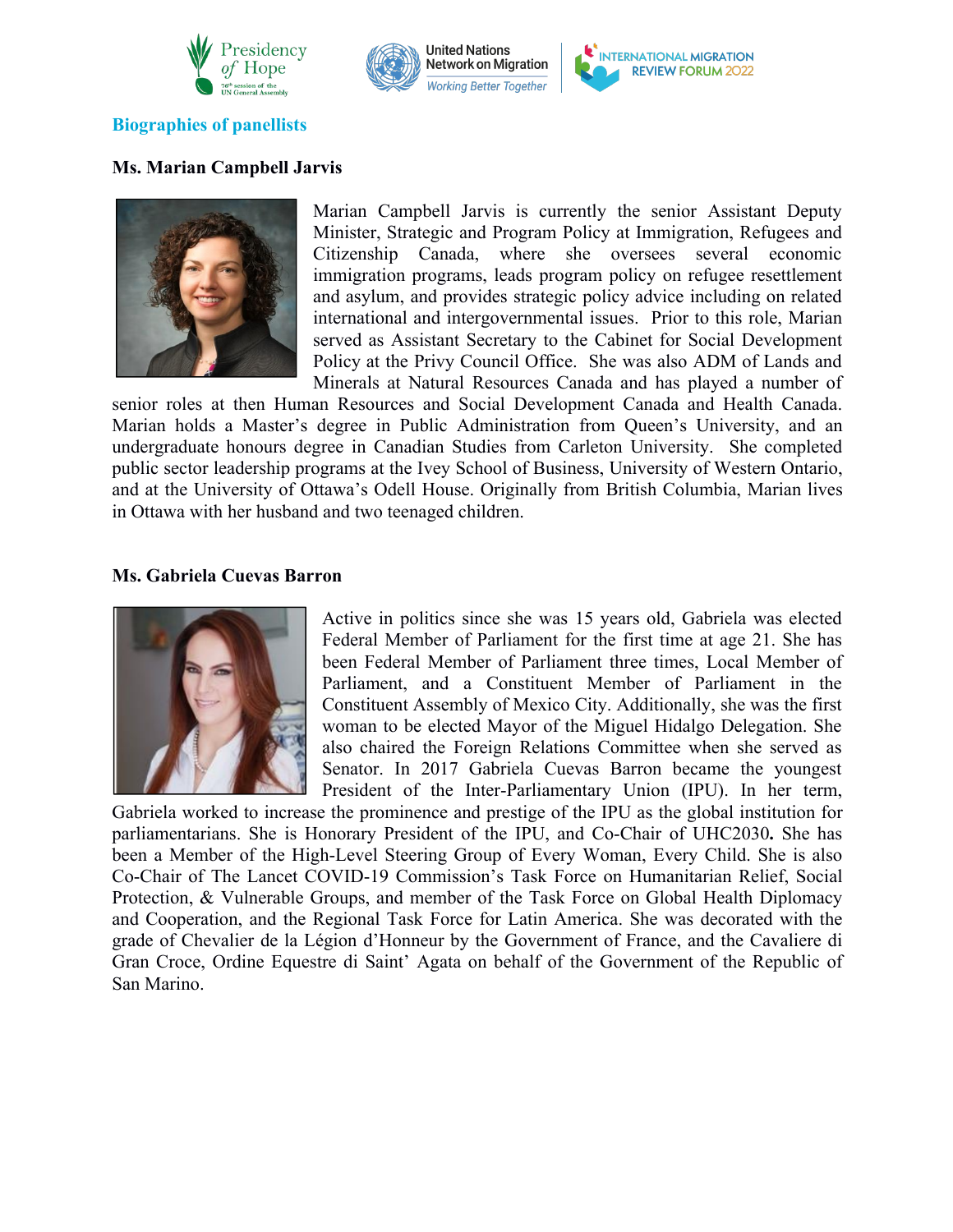





## **Ms. Stella Opoku-Owusu**



Stella has 20 years' experience in the development sector at community, national and international levels, working with diaspora and migrant communities. She has solid experience and knowledge of diaspora, migration and development, in policy and practice and is responsible for overseeing AFFORD's work on Diaspora & Migrants Investment and their contributions to Enterprise and Employment including managing the AFFORD Diaspora Finance Portfolio, to a value of £2.5 million. She was nominated Co-Chair for the Global Forum on Migration and Development (GFMD - Quito) Civil Society Day 2019, having previously led on AFFORD's

official engagement with Migration and Development (MADE) Civil Society Network and coordinated the global thematic working group on diaspora and migrants in development. She has provided expertise to governments on diaspora engagement policy through consultancy, training programmes and speaking engagements. Her role engages diaspora and migrants, INGOs, inter-governmental and international bodies, governments and other stakeholders involved in diaspora and development with a view to developing policy to create a better enabling environment for diaspora action and job creation in Africa. In 2020, she was elected to the board of BOND – the UK network for international development organisations.

#### **Hon. Elizabeth Naa Kwatsoe Tawiah Sackey**



Hon. Elizabeth Naa Kwatsoe Tawiah Sackey is the current Chief Executive of the Accra Metropolitan Assembly (AMA). She is an economist and a politician. Before being appointed the first female Chief Executive of (AMA), Hon Elizabeth K. T. Sackey had served as the Deputy Minister for Greater Accra Region in the first term of His Excellency President Nana Addo Dankwa Akufo-Addo's government from 2017 to 2021. She also served the people of Okaikoi North Constituency between 2005 and 2017 as a Member of Parliament. While in Parliament, Hon. Elizabeth K. T. Sackey was appointed to represent

Ghana at the Economic Community of West African States (ECOWAS) Parliament for seven (7) years. She holds a Bachelor of Science degree in Public Administration from the University of Ghana, Legon and a certificate in Marketing from the Academy of Business Administration. She is a devout Christian who fellowships with the Church of Pentecost. Mayor Sackey is married with four children.